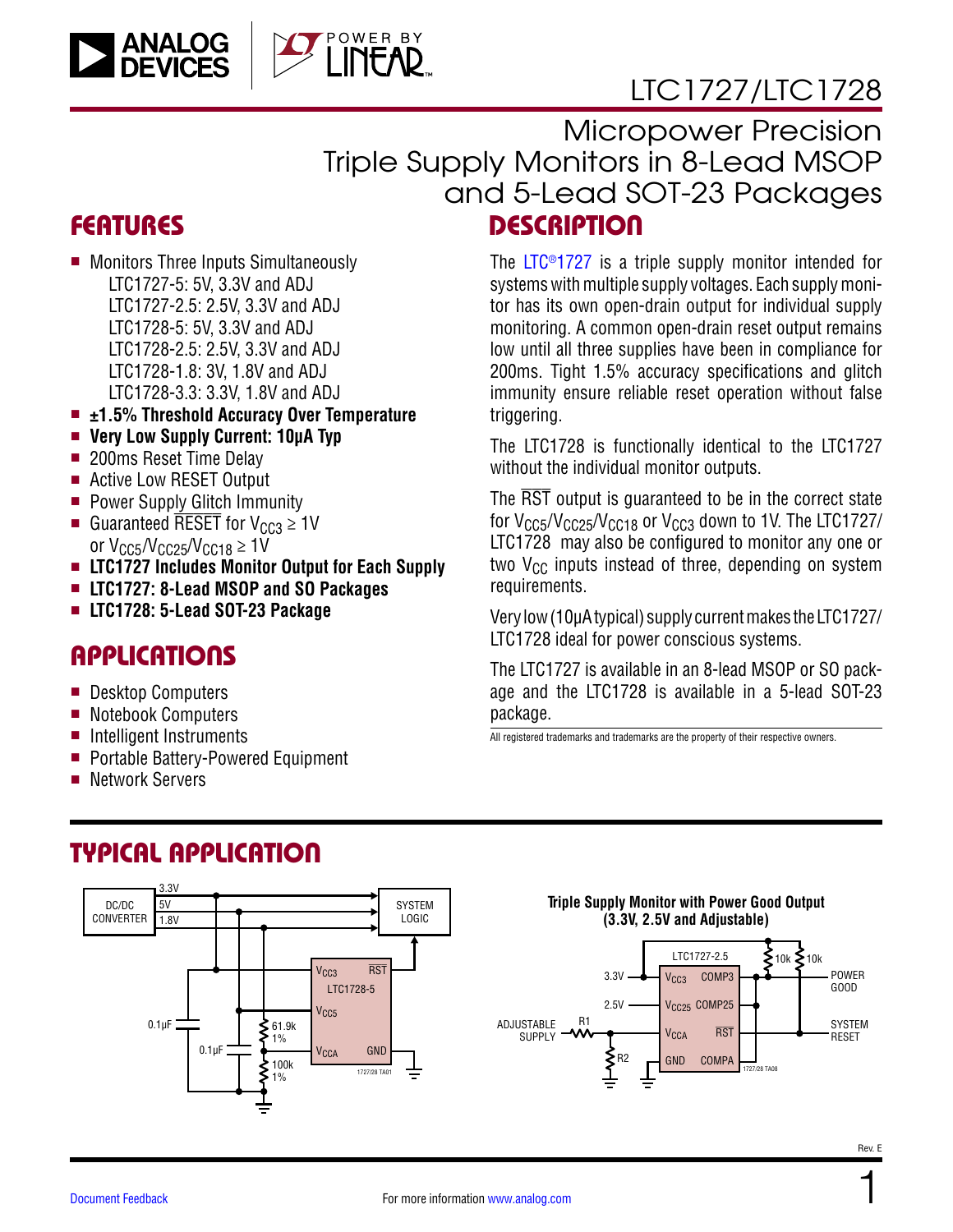## ABSOLUTE MAXIMUM RATINGS **(Notes 1, 2)**

| COMPA, COMP3, COMP25/COMP5 |  |
|----------------------------|--|
|                            |  |
|                            |  |

| Operating Temperature Range                 |  |
|---------------------------------------------|--|
| LTC1727/LTC1728E (Note 3) -40°C to 85°C     |  |
|                                             |  |
|                                             |  |
|                                             |  |
| Lead Temperature (Soldering, 10 sec)  300°C |  |

## PIN CONFIGURATION



## ORDER INFORMATION

| <b>LEAD FREE FINISH</b> | <b>TAPE AND REEL</b>  | <b>PART MARKING*</b> | PACKAGE DESCRIPTION   | <b>TEMPERATURE RANGE</b>            |
|-------------------------|-----------------------|----------------------|-----------------------|-------------------------------------|
| LTC1727EMS8-2.5#PBF     | LTC1727EMS8-2.5#TRPBF | <b>LTHY</b>          | 8-Lead Plastic MSOP   | $-40^{\circ}$ C to 85 $^{\circ}$ C  |
| LTC1727EMS8-5#PBF       | LTC1727EMS8-5#TRPBF   | <b>LTHX</b>          | 8-Lead Plastic MSOP   | $-40^{\circ}$ C to 85 $^{\circ}$ C  |
| LTC1727ES8-2.5#PBF      | LTC1727ES8-2.5#TRPBF  | 172725               | 8-Lead Plastic SO     | $-40^{\circ}$ C to 85 $^{\circ}$ C  |
| LTC1727IS8-2.5#PBF      | LTC1727IS8-2.5#TRPBF  | 727125               | 8-Lead Plastic SO     | $-40^{\circ}$ C to 85 $^{\circ}$ C  |
| LTC1727ES8-5#PBF        | LTC1727ES8-5#TRPBF    | 17275                | 8-Lead Plastic SO     | $-40^{\circ}$ C to 85 $^{\circ}$ C  |
| LTC1727IS8-5#PBF        | LTC1727IS8-5#TRPBF    | 172715               | 8-Lead Plastic SO     | $-40^{\circ}$ C to 85 $^{\circ}$ C  |
| LTC1728ES5-1.8#PBF      | LTC1728ES5-1.8#TRPBF  | <b>LTPH</b>          | 8-Lead Plastic SOT-23 | $-40^{\circ}$ C to 85 $^{\circ}$ C  |
| LTC1728ES5-2.5#PBF      | LTC1728ES5-2.5#TRPBF  | LTIA                 | 8-Lead Plastic SOT-23 | $-40^{\circ}$ C to 85 $^{\circ}$ C  |
| LTC1728ES5-3.3#PBF      | LTC1728ES5-3.3#TRPBF  | <b>LTYP</b>          | 8-Lead Plastic SOT-23 | $-40^{\circ}$ C to 85 $^{\circ}$ C  |
| LTC1728ES5-5#PBF        | LTC1728ES5-5#TRPBF    | <b>LTHZ</b>          | 8-Lead Plastic SOT-23 | $-40^{\circ}$ C to 85 $^{\circ}$ C  |
| LTC1728HS5-5#PBF        | LTC1728HS5-5#TRPBF    | <b>LTHZ</b>          | 8-Lead Plastic SOT-23 | $-40^{\circ}$ C to 125 $^{\circ}$ C |

Contact the factory for parts specified with wider operating temperature ranges. \*The temperature grade is identified by a label on the shipping container. [Tape and reel specifications](https://www.analog.com/media/en/package-pcb-resources/package/tape-reel-rev-n.pdf?doc=LTC1727-1728.pdf). Some packages are available in 500 unit reels through designated sales channels with #TRMPBF suffix.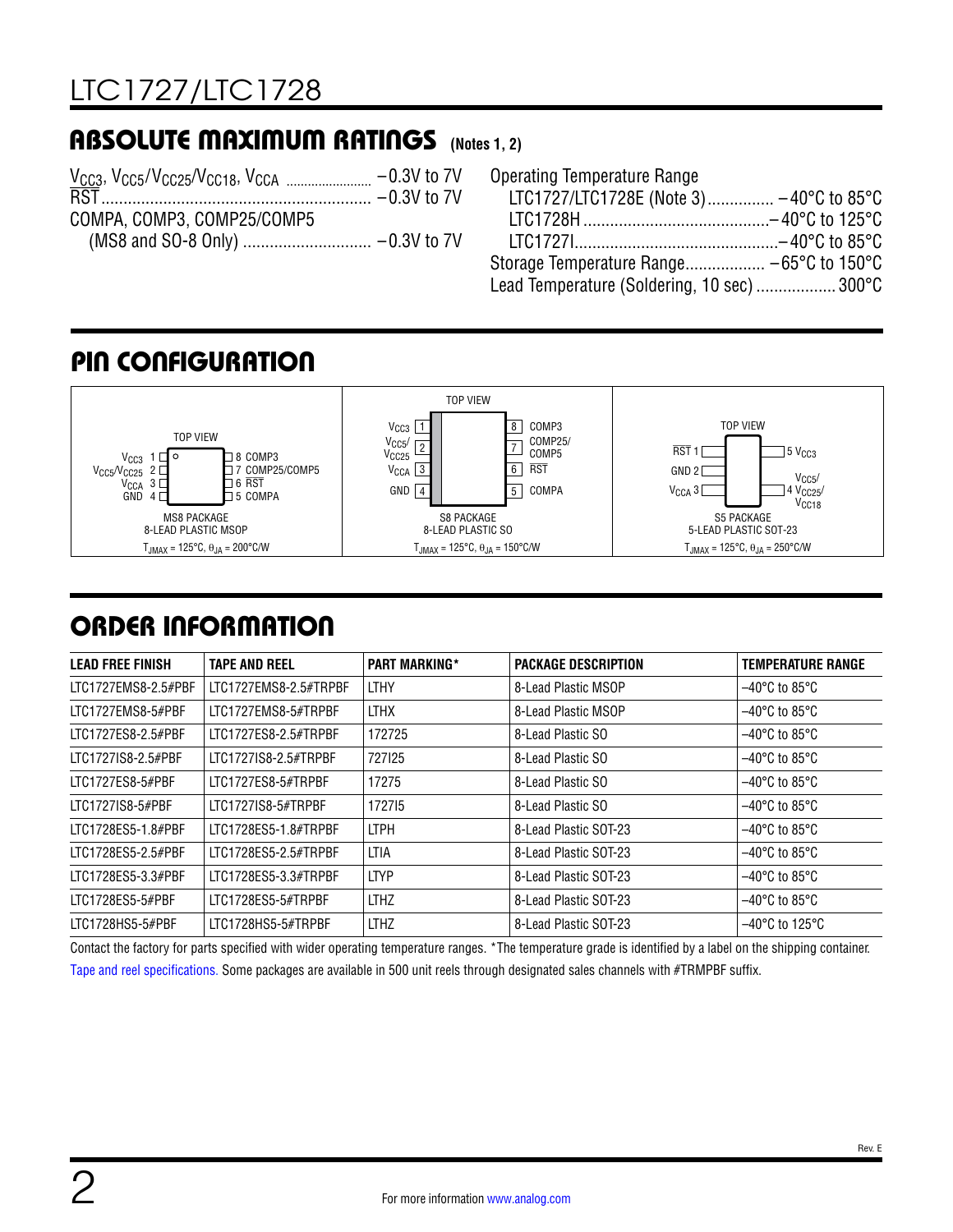## ELECTRICAL CHARACTERISTICS **All except LTC1728-1.8/LTC1728-3.3. The** l **denotes specifications which**

apply over the full operating temperature range, otherwise specifications are at T<sub>A</sub> = 25°C. V<sub>CC3</sub> = 3.3V, V<sub>CC5</sub> = 5V, **VCC25 = 2.5V, VCCA = VCC3 unless otherwise noted.**

| <b>SYMBOL</b>      | <b>PARAMETER</b>                                                         | <b>CONDITIONS</b>                                                                                                                                                                                                                                        |           | MIN            | <b>TYP</b>                   | MAX                      | <b>UNITS</b>                           |
|--------------------|--------------------------------------------------------------------------|----------------------------------------------------------------------------------------------------------------------------------------------------------------------------------------------------------------------------------------------------------|-----------|----------------|------------------------------|--------------------------|----------------------------------------|
| V <sub>RT3</sub>   | Reset Threshold V <sub>CC3</sub>                                         | V <sub>CC3</sub> Input Threshold                                                                                                                                                                                                                         |           | 3.036          | 3.086                        | 3.135                    | V                                      |
| V <sub>RT5</sub>   | Reset Threshold V <sub>CC5</sub>                                         | V <sub>CC5</sub> Input Threshold (5V Version)                                                                                                                                                                                                            |           | 4.600          | 4.675                        | 4.750                    | $\mathsf{V}$                           |
| V <sub>RT25</sub>  | Reset Threshold V <sub>CC25</sub>                                        | V <sub>CC25</sub> Input Threshold (2.5V Version)                                                                                                                                                                                                         |           | 2.300          | 2.338                        | 2.375                    | $\mathsf{V}$                           |
| VRTA               | Reset Threshold V <sub>CCA</sub>                                         | V <sub>CCA</sub> Input Threshold                                                                                                                                                                                                                         |           | 0.985          | 1.000                        | 1.015                    | V                                      |
| V <sub>CCOP</sub>  | V <sub>CC3</sub> , V <sub>CC5</sub> /V <sub>CC25</sub> Operating Voltage | RST, COMP3, COMP5, COMP25 in Correct Logic State                                                                                                                                                                                                         | $\bullet$ |                |                              | 7                        | $\mathsf{V}$                           |
| V <sub>CCOPA</sub> | V <sub>CC3</sub> , V <sub>CC5</sub> /V <sub>CC25</sub> Operating Voltage | Minimum Supply Voltage to Guarantee COMPA<br>in Correct Logic State                                                                                                                                                                                      |           |                | $\overline{c}$               | 2.3                      | $\mathsf{V}$                           |
| I <sub>VCG3</sub>  | V <sub>CC3</sub> Supply Current                                          | $V_{CC5}/V_{CC25} > V_{CC3}$<br>$V_{CC5}/V_{CC25}$ < $V_{CC3}$ , $V_{CC3}$ = 3.3V (Note 4)                                                                                                                                                               |           |                | 10                           | $\overline{c}$<br>20     | μA<br>μA                               |
| lycc <sub>25</sub> | V <sub>CC25</sub> Supply Current                                         | $V_{CC25}$ < $V_{CC3}$ , $V_{CC25}$ = 2.5V (Note 4)                                                                                                                                                                                                      |           |                | 1                            | $\mathcal{P}$            | μA                                     |
| I <sub>VCC5</sub>  | V <sub>CC5</sub> Supply Current                                          | $V_{CC5}$ = 5V, $V_{CC3}$ < $V_{CC5}$                                                                                                                                                                                                                    |           |                | 10                           | 20                       | μA                                     |
| <b>I</b> VCCA      | V <sub>CCA</sub> Input Current                                           | $V_{CCA} = 1V$<br>$-40^{\circ}$ C < T <sub>A</sub> < 125°C                                                                                                                                                                                               |           | $-15$<br>$-20$ | $\mathbf{0}$<br>0            | 15<br>50                 | nA<br>nA                               |
| t <sub>RST</sub>   | <b>Reset Pulse Width</b>                                                 | $\overline{\text{RST}}$ Low with 10k Pull-Up to V <sub>CC3</sub> (Note 5)<br>$-40^{\circ}$ C < T <sub>A</sub> < 125°C                                                                                                                                    |           | 140<br>140     | 200                          | 280<br>350               | ms<br>ms                               |
| t <sub>UV</sub>    | V <sub>CC</sub> Undervoltage Detect to RST<br>or COMPX                   | V <sub>CC5</sub> , V <sub>CC25</sub> , V <sub>CC3</sub> or V <sub>CCA</sub> Less Than Reset<br>Threshold $V_{RT}$ by More Than 1% (Note 5)                                                                                                               |           |                | 110                          |                          | μs                                     |
| $V_{OL}$           | Output Voltage Low, RST, COMPX                                           | $I_{SINK}$ = 2.5mA, $V_{CC3}$ = 3V, $V_{CC5}/V_{CC25}$ = 0V<br>$I_{SINK}$ = 100µA, $V_{CC3}$ = 1V, $V_{CC5}/V_{CC25}$ = 0V<br>$I_{SINK}$ = 100µA, $V_{CC3}$ = 0V, $V_{CC5}/V_{CC25}$ = 1V<br>$I_{SINK}$ = 100µA, $V_{CC3}$ = 1V, $V_{CC5}/V_{CC25}$ = 1V |           |                | 0.15<br>0.05<br>0.05<br>0.05 | 0.4<br>0.3<br>0.3<br>0.3 | $\mathsf{V}$<br>$\mathsf{V}$<br>V<br>٧ |
| V <sub>OH</sub>    | Output Voltage High, RST, COMPX (Note 6)                                 | $I_{\text{SOURCE}} = 1 \mu A$                                                                                                                                                                                                                            | $\bullet$ | $VCC3 - 1$     |                              |                          | V                                      |
|                    | LTC1727-5/LTC1728-5 Only                                                 |                                                                                                                                                                                                                                                          |           |                |                              |                          |                                        |
| <b>VOVR</b>        | V <sub>CC5</sub> Reset Override Voltage (Note 7)                         | Override V <sub>CC5</sub> Ability to Assert RST                                                                                                                                                                                                          |           |                | $V_{CC3}$ ±0.025             |                          | V                                      |

**LTC1728-1.8 The** l **denotes specifications which apply over the full operating temperature range, otherwise specifications are at TA = 25°C. VCC3 = 3V, VCC18 = 1.8V, VCCA = VCC3 unless otherwise noted.** 

| <b>SYMBOL</b>          | <b>PARAMETER</b>                                       | <b>CONDITIONS</b>                                                                                                                                                                                                        |           | MIN           | <b>TYP</b>                   | MAX                      | UNITS       |
|------------------------|--------------------------------------------------------|--------------------------------------------------------------------------------------------------------------------------------------------------------------------------------------------------------------------------|-----------|---------------|------------------------------|--------------------------|-------------|
| V <sub>RT3</sub>       | Reset Threshold V <sub>CC3</sub>                       | V <sub>CC3</sub> Input Threshold                                                                                                                                                                                         |           | 2.760         | 2.805                        | 2.850                    | V           |
| V <sub>RT18</sub>      | Reset Threshold V <sub>CC18</sub>                      | V <sub>CC18</sub> Input Threshold                                                                                                                                                                                        | $\bullet$ | 1.656         | 1.683                        | 1.710                    | V           |
| <b>V<sub>RTA</sub></b> | Reset Threshold V <sub>CCA</sub>                       | V <sub>CCA</sub> Input Threshold                                                                                                                                                                                         | ●         | 0.985         | 1.000                        | 1.015                    | V           |
| V <sub>CCOP</sub>      | V <sub>CC3</sub> , V <sub>CC18</sub> Operating Voltage | <b>RST in Correct Logic State</b>                                                                                                                                                                                        |           |               |                              |                          | V           |
| I <sub>VCC3</sub>      | V <sub>CC3</sub> Supply Current                        | $V_{CC18}$ > $V_{CC3}$<br>$V_{CC18}$ < $V_{CC3}$ , $V_{CC3}$ = 3V (Note 4)                                                                                                                                               | o         |               | 10                           | 2<br>20                  | μA<br>μA    |
| lycc <sub>18</sub>     | V <sub>CC18</sub> Supply Current                       | $V_{CC18}$ < $V_{CC3}$ , $V_{CC18}$ = 1.8V (Note 4)                                                                                                                                                                      | $\bullet$ |               |                              | 2                        | μA          |
| <b>I</b> vcca          | V <sub>CCA</sub> Input Current                         | $V_{CCA} = 1V$                                                                                                                                                                                                           | $\bullet$ | $-15$         | 0                            | 15                       | пA          |
| $t_{RST}$              | <b>Reset Pulse Width</b>                               | RST Low (Note 5)                                                                                                                                                                                                         | $\bullet$ | 140           | 200                          | 280                      | ms          |
| $t_{UV}$               | V <sub>CC</sub> Undervoltage Detect to RST             | $V_{\text{CC}18}$ , $V_{\text{CC}3}$ or $V_{\text{CC}A}$ Less Than Reset (Note 5)<br>Threshold $V_{\text{RT}}$ by More Than 1%                                                                                           |           |               | 110                          |                          | μs          |
| $V_{OL}$               | Output Voltage Low, RST                                | $I_{SINK}$ = 2.5mA, $V_{CC3}$ = 3V, $V_{CC18}$ = 0V<br>$I_{SINK}$ = 100µA, $V_{CC3}$ = 1V, $V_{CC18}$ = 0V<br>$I_{SINK}$ = 100µA, $V_{CC3}$ = 0V, $V_{CC18}$ = 1V<br>$I_{SINK}$ = 100µA, $V_{CC3}$ = 1V, $V_{CC18}$ = 1V |           |               | 0.15<br>0.05<br>0.05<br>0.05 | 0.4<br>0.3<br>0.3<br>0.3 | V<br>V<br>V |
| V <sub>OH</sub>        | Output Voltage High, RST                               | $I_{\text{SOURCE}} = 1\mu\text{A}$ (Note 6)                                                                                                                                                                              | $\bullet$ | $V_{CG3}$ – 1 |                              |                          | V           |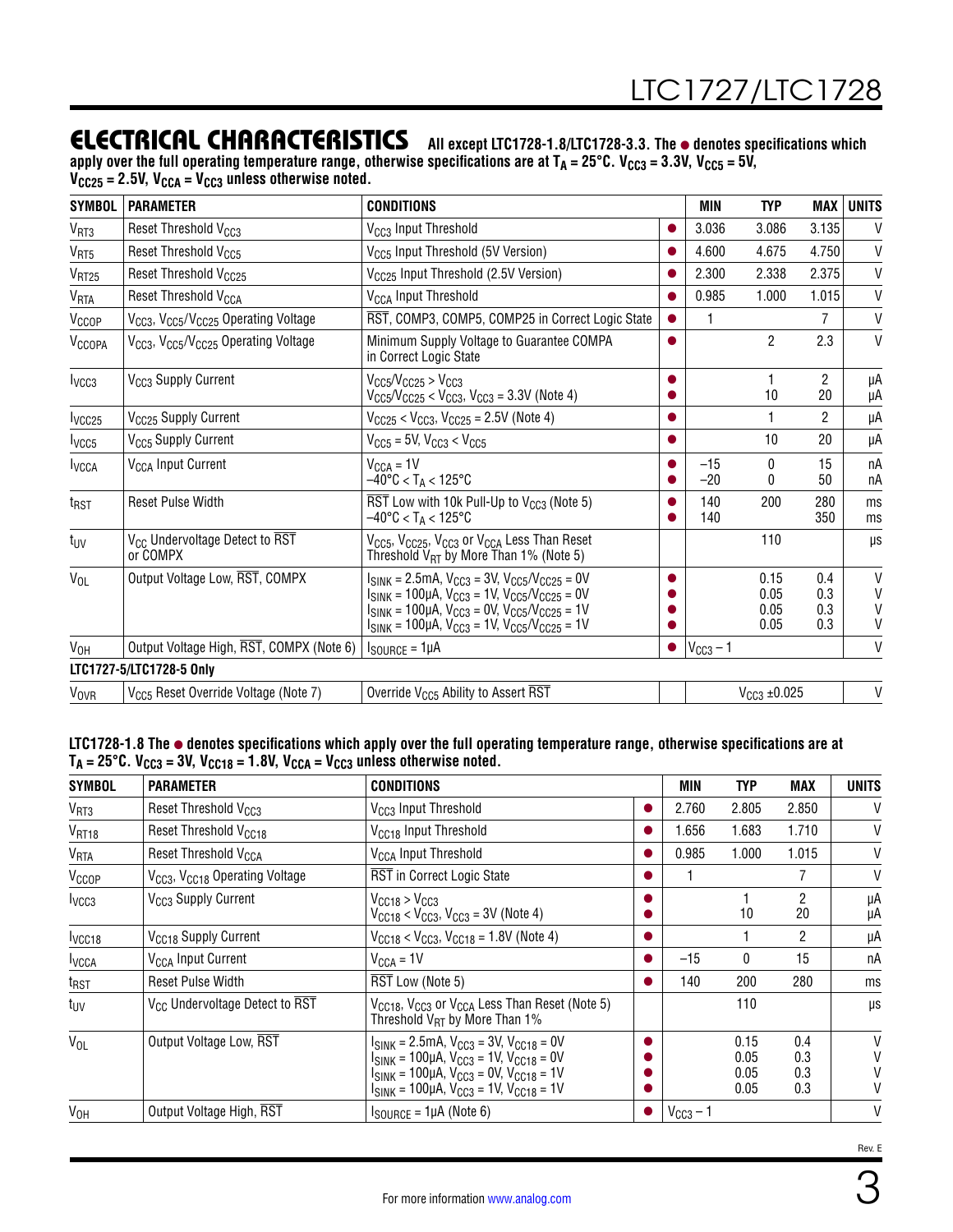# ELECTRICAL CHARACTERISTICS

**LTC1728-3.3 The** l **denotes specifications which apply over the full operating temperature range, otherwise specifications are at**   $T_A = 25^{\circ}$ C. V<sub>CC3</sub> = 3.3V, V<sub>CC18</sub> = 1.8V, V<sub>CCA</sub> = V<sub>CC3</sub> unless otherwise noted.

| <b>SYMBOL</b>          | <b>PARAMETER</b>                                       | <b>CONDITIONS</b>                                                                                                                                                                                                          |           | MIN           | TYP                          | MAX                      | UNITS       |
|------------------------|--------------------------------------------------------|----------------------------------------------------------------------------------------------------------------------------------------------------------------------------------------------------------------------------|-----------|---------------|------------------------------|--------------------------|-------------|
| V <sub>RT3</sub>       | Reset Threshold V <sub>CC3</sub>                       | V <sub>CC3</sub> Input Threshold                                                                                                                                                                                           | o         | 3.036         | 3.086                        | 3.135                    | V           |
| V <sub>RT18</sub>      | Reset Threshold V <sub>CC18</sub>                      | V <sub>CC18</sub> Input Threshold                                                                                                                                                                                          |           | 1.656         | 1.683                        | 1.710                    | V           |
| <b>V<sub>RTA</sub></b> | Reset Threshold V <sub>CCA</sub>                       | V <sub>CCA</sub> Input Threshold                                                                                                                                                                                           |           | 0.985         | 1.000                        | 1.015                    | V           |
| V <sub>CCOP</sub>      | V <sub>CC3</sub> , V <sub>CC18</sub> Operating Voltage | RST in Correct Logic State                                                                                                                                                                                                 | o         |               |                              | 7                        | V           |
| I <sub>VCC3</sub>      | V <sub>CC3</sub> Supply Current                        | $V_{CC18}$ > $V_{CC3}$<br>$V_{CC18}$ < $V_{CC3}$ , $V_{CC3}$ = 3.3V (Note 4)                                                                                                                                               |           |               | 10                           | 2<br>20                  | μA<br>μA    |
| I <sub>VCC18</sub>     | V <sub>CC18</sub> Supply Current                       | $V_{CC18}$ < $V_{CC3}$ , $V_{CC18}$ = 1.8V (Note 4)                                                                                                                                                                        | o         |               |                              | 2                        | μA          |
| <b>IVCCA</b>           | V <sub>CCA</sub> Input Current                         | $V_{CCA} = 1V$                                                                                                                                                                                                             | o         | $-15$         | $\mathbf{0}$                 | 15                       | nA          |
| $t_{RST}$              | <b>Reset Pulse Width</b>                               | RST Low (Note 5)                                                                                                                                                                                                           |           | 140           | 200                          | 280                      | ms          |
| tuv                    | V <sub>CC</sub> Undervoltage Detect to RST             | V <sub>CC18</sub> , V <sub>CC3</sub> or V <sub>CCA</sub> Less Than Reset (Note 5)<br>Threshold $V_{RT}$ by More Than 1%                                                                                                    |           |               | 110                          |                          | μs          |
| $V_{OL}$               | Output Voltage Low, RST                                | $I_{SINK}$ = 2.5mA, $V_{CC3}$ = 3.3V, $V_{CC18}$ = 0V<br>$I_{SINK}$ = 100µA, $V_{CC3}$ = 1V, $V_{CC18}$ = 0V<br>$I_{SINK}$ = 100µA, $V_{CC3}$ = 0V, $V_{CC18}$ = 1V<br>$I_{SINK}$ = 100µA, $V_{CC3}$ = 1V, $V_{CC18}$ = 1V |           |               | 0.15<br>0.05<br>0.05<br>0.05 | 0.4<br>0.3<br>0.3<br>0.3 | V<br>V<br>V |
| V <sub>OH</sub>        | Output Voltage High, RST                               | $I_{\text{SOURCE}} = 1\mu\text{A}$ (Note 6)                                                                                                                                                                                | $\bullet$ | $V_{CC3}$ – 1 |                              |                          | V           |

**Note 1:** Stresses beyond those listed under Absolute Maximum Ratings may cause permanent damage to the device. Exposure to any Absolute Maximum Rating condition for extended periods may affect device reliability and lifetime.

**Note 2:** All voltage values are with respect to GND.

**Note 3:** The LTC1727E/LTC1728E are guaranteed to meet specified performance from 0°C to 70°C and are designed, characterized and assured to meet the extended temperature limits of –40°C to 85°C but are not tested at these temperatures.

**Note 4:** Both V<sub>CC3</sub> and V<sub>CC5</sub>/V<sub>CC25</sub>/V<sub>CC18</sub> can act as the supply depending on which pin has the greatest potential.

**Note 5:** Measured from when input passes through the input threshold ( $V_{\text{RTX}}$ ) until  $\overline{\text{RST}}$  or COMPX passes through 1.5V.

**Note 6:** The output pins  $\overline{RST}$  and COMPX have internal pull-ups to  $V_{CC3}$  of typically 6µA. However, external pull-up resistors may be used when faster rise times are required or for  $V_{OH}$  voltages greater than  $V_{CC3}$ .

**Note 7:** The V<sub>CC5</sub> reset override voltage is valid for an operating range less than approximately 4.15V. Above this point the override is turned off and the  $V_{CC5}$  pin functions normally.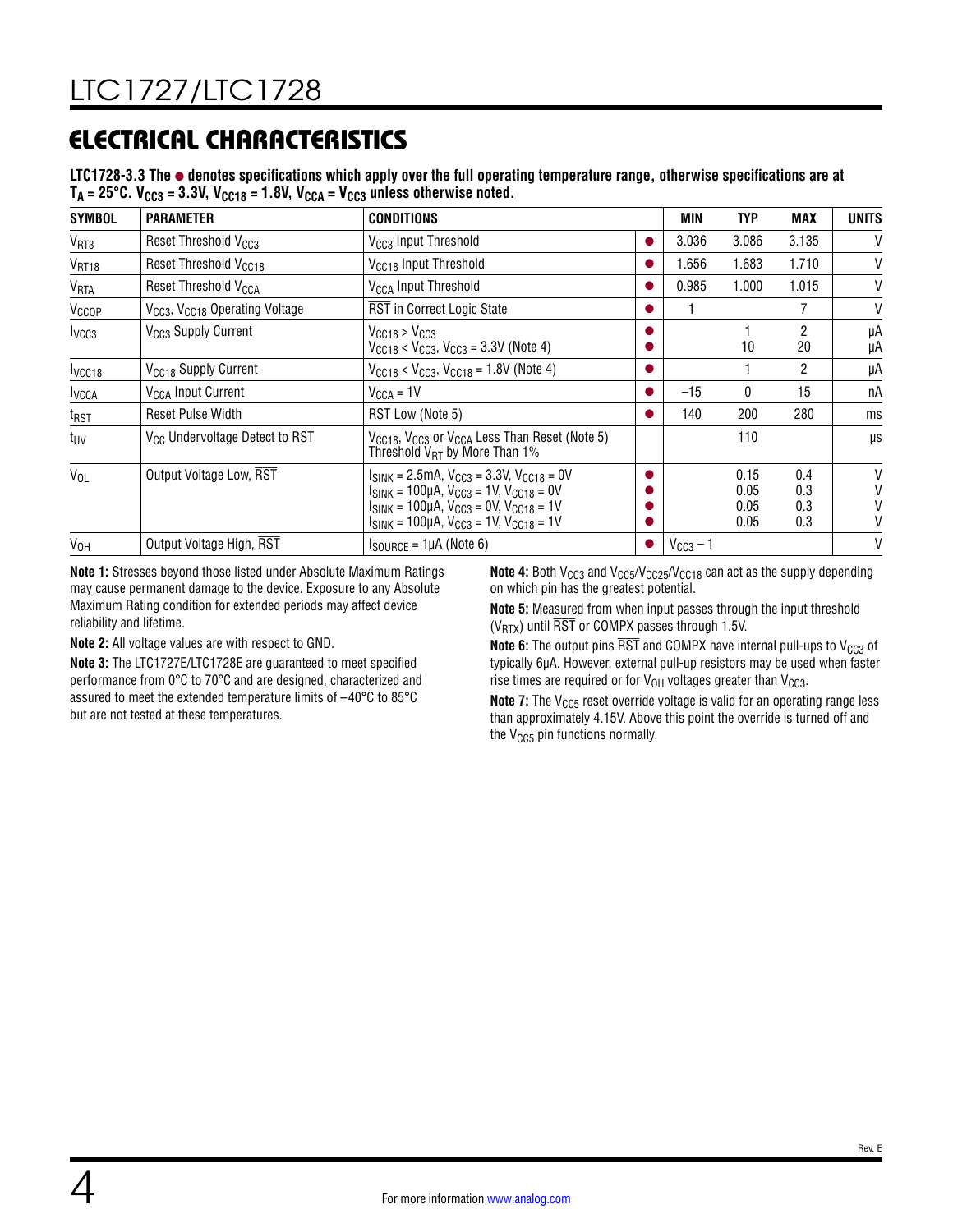## TYPICAL PERFORMANCE CHARACTERISTICS

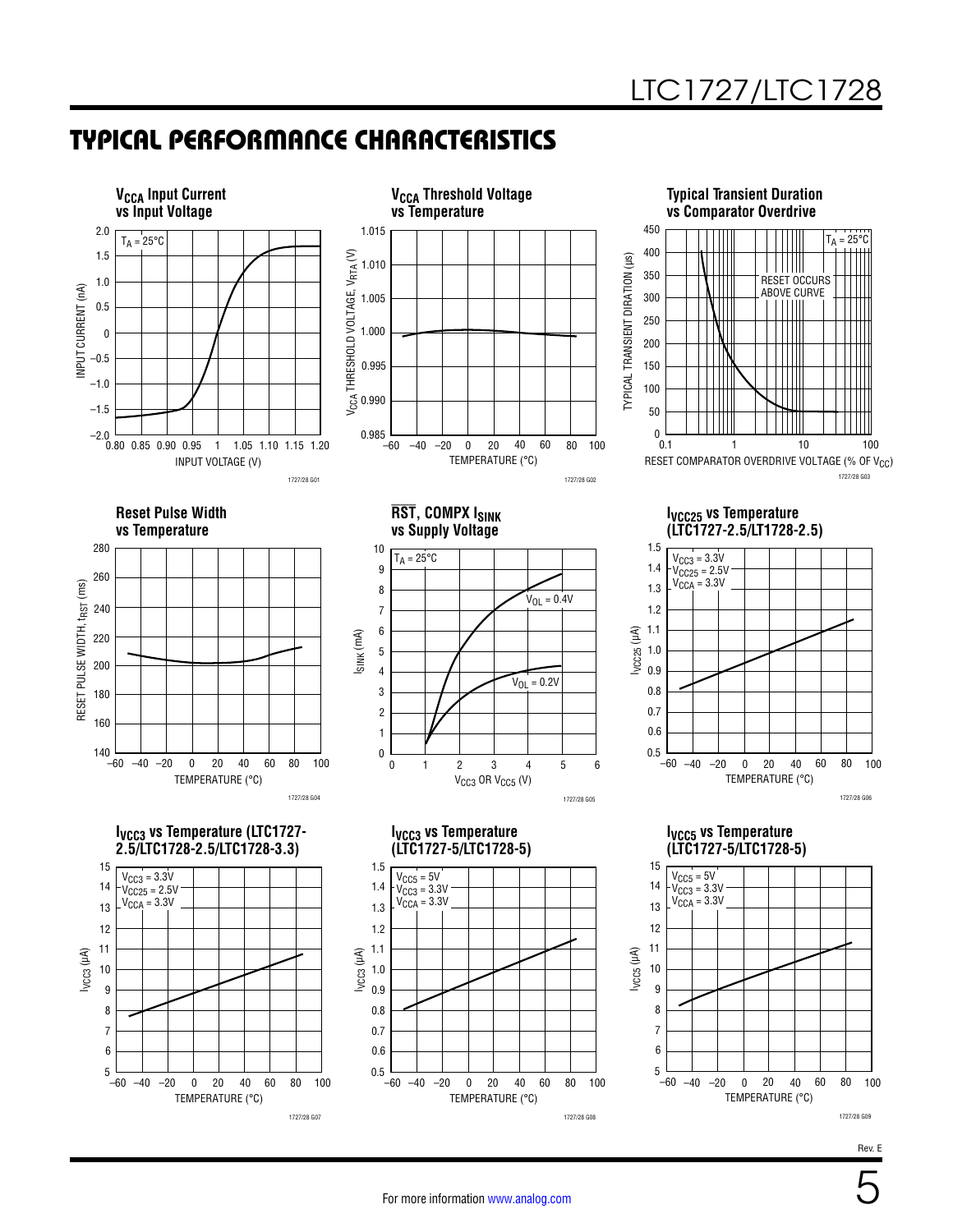6

## TYPICAL PERFORMANCE CHARACTERISTICS

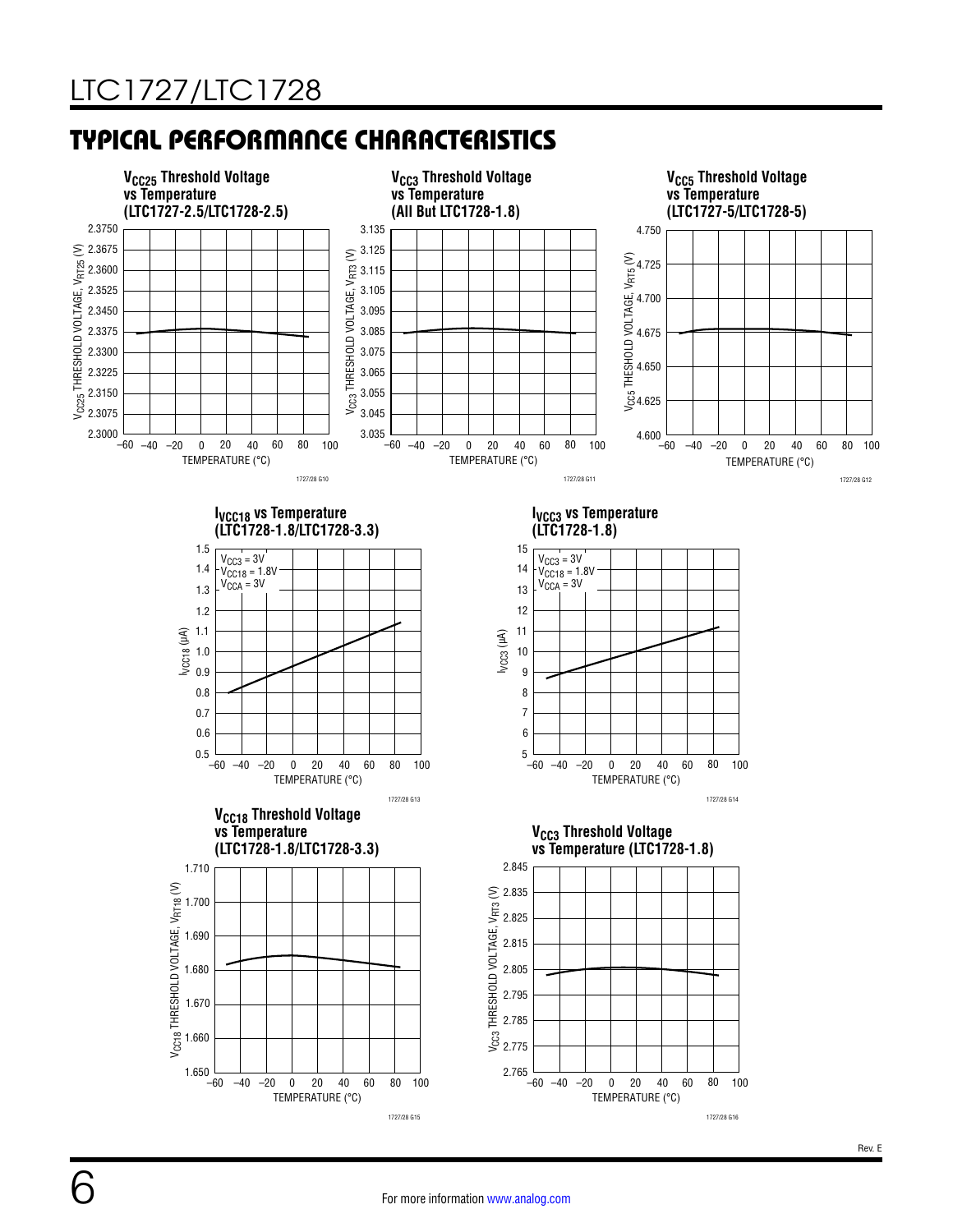## PIN FUNCTIONS (LTC1727/LTC1728)

V<sub>CC3</sub> (Pin 1/Pin 5): 3.3V Sense Input and Power Supply Pin. (3V Sense Input and Power Supply Pin for LTC1728- 1.8.) This pin provides power to the part when the voltage on  $V_{CC3}$  is greater than the voltage on  $V_{CC5}/V_{CC25}/V_{CC18}$ . Bypass to ground with  $a \ge 0.1 \mu F$  ceramic capacitor.

**V<sub>CC5</sub> (Pin 2/Pin 4):** 5V Sense Input and Power Supply Pin. This pin is used on the LTC1727-5/LTC1728-5 to provide power to the part when the voltage on  $V_{CC5}$  is greater than the voltage on V<sub>CC3</sub>. Bypass to ground with a  $\geq$ 0.1µF ceramic capacitor.

**V<sub>CC25</sub> (Pin 2/Pin 4):** 2.5V Sense Input and Power Supply Pin. This pin is used on the LTC1727-2.5/LTC1728-2.5 to provide power to the part when the voltage on  $V_{CC25}$  is greater than the voltage on  $V_{CC3}$ . Bypass to ground with a ≥0.1µF ceramic capacitor.

**V<sub>CC18</sub> (Pin 2/Pin 4):** 1.8V Sense Input and Power Supply Pin. This pin is used on the LTC1728-1.8/LTC1728-3.3 to provide power to the part when the voltage on  $V_{C C18}$  is greater than the voltage on  $V_{CG3}$ . Bypass to ground with a ≥0.1µF ceramic capacitor.

**V<sub>CCA</sub> (Pin 3/Pin 3):** 1V Sense, High Impedance Input. If unused, it can be tied to either  $V_{CC3}$  or  $V_{CC5}/V_{CC25}/V_{CC18}$ .

**GND (Pin 4/Pin 2):** Ground.

**COMPA (Pin 5):** V<sub>CCA</sub> Comparator Output for the LTC1727. Active high, open-drain logic output with weak pull-up to  $V_{\text{CC}3}$ . Asserted when  $V_{\text{CC}A}$  is above  $V_{\text{RT}A}$ . Deasserted when  $V_{\text{CCA}}$  is below  $V_{\text{RTA}}$  or if both the  $V_{\text{CCA}}$  and  $V_{\text{CCS}}$  supply pins are too low to power the internal bandgap reference (typically  $\langle 2.0V \rangle$ . Can be pulled greater than  $V_{CC3}$  using an external pull-up.

**RST (Pin 6/Pin 1):** Reset Logic Output. Active low, opendrain logic output with weak pull-up to  $V_{CCS}$ . Can be pulled up greater than  $V_{CG3}$  when interfacing to 5V logic. Asserted when one or all of the supplies are below trip thresholds and held for 200ms after all supplies become valid.

**COMP5 (Pin 7):** V<sub>CC5</sub> Comparator Output for the LTC1727-5. Active high, open-drain logic output with weak pull-up to  $V_{CC3}$ . Asserted when  $V_{CC5}$  is above  $V_{RT5}$ . Can be pulled greater than  $V_{CG3}$  using an external pull-up.

**COMP25 (Pin 7):** V<sub>CC25</sub> Comparator Output for the LTC1727-2.5. Active high, open-drain logic output with weak pull-up to  $V_{CC3}$ . Asserted when  $V_{CC25}$  is above  $V_{RT25}$ . Can be pulled greater than  $V_{CC3}$  using an external pull-up.

**COMP3 (Pin 8):** V<sub>CC3</sub> Comparator Output for the LTC1727. Active high, open-drain logic output with weak pull-up to  $V_{CC3}$ . Asserted when  $V_{CC3}$  is above  $V_{RT3}$ . Can be pulled greater than  $V_{CG3}$  using an external pull-up.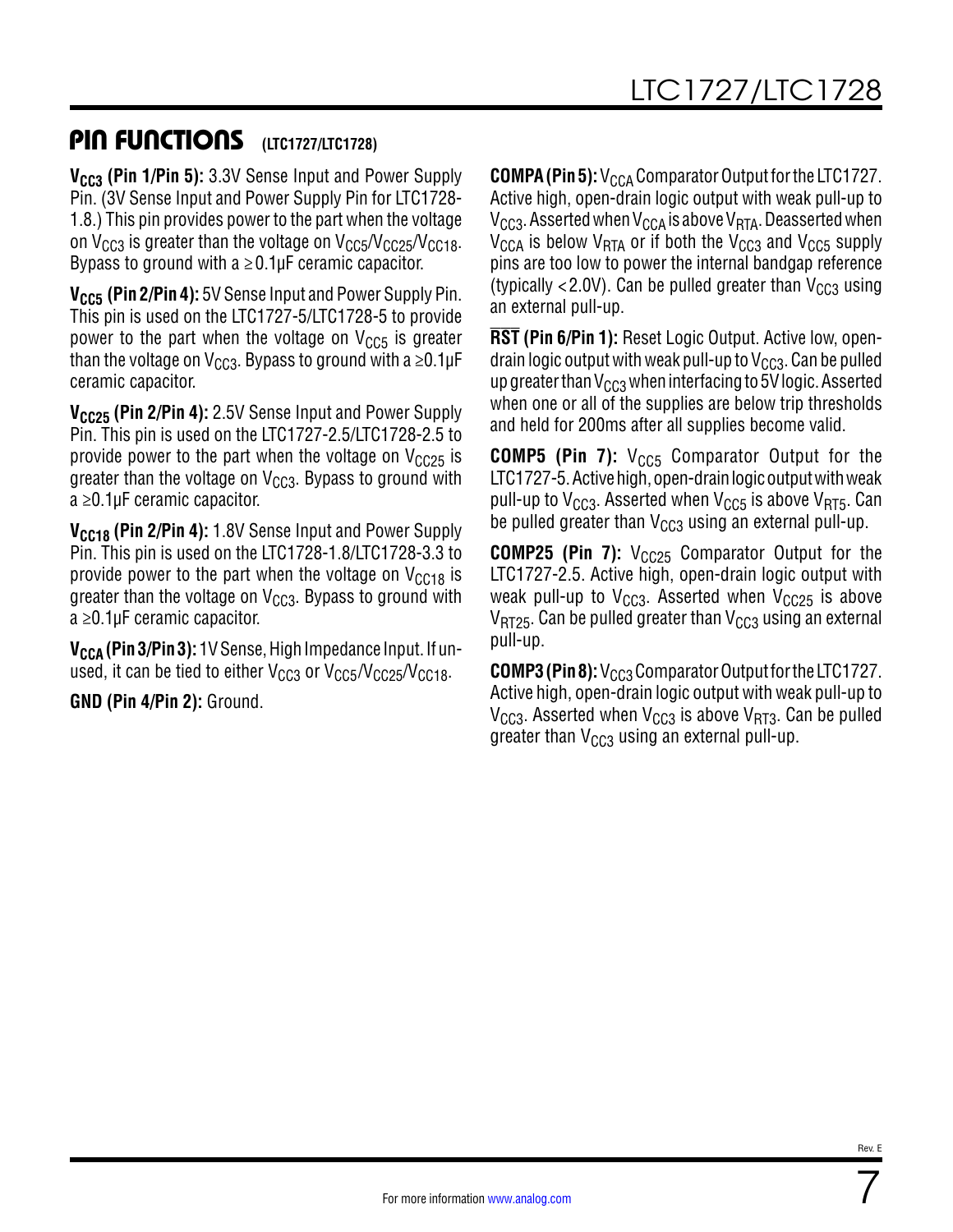## BLOCK DIAGRAMS

V<sub>CC3</sub>  $6\mu$ A 9 –  $V<sub>CC3</sub>$  1 8 COMP3 ₹  $\overline{1}$  $V<sub>CC3</sub>$ POWER V<sub>CC</sub> INTERNAL  $6\mu$ DETECT  $V<sub>CC25</sub>$  2 <sup>7</sup> COMP25/ COMP5 WWWW.NAT –  $\oplus$   $\oplus$  $\overline{1}$  $6\mu$ A っ – 200ms PULSE GENERATOR  $6$  RST  $V_{CCA}$  3 ׀<del>׆</del><br>יי 200ms  $\overline{1}$ DELAY  $GND$ <sup>4</sup>  $\sum_{i=1}^{n}$ V<sub>CC3</sub>  $6µ$ 5 COMPA BANDGAP REFERENCE 1727 BD1

**LTC1727-5/LTC1727-2.5**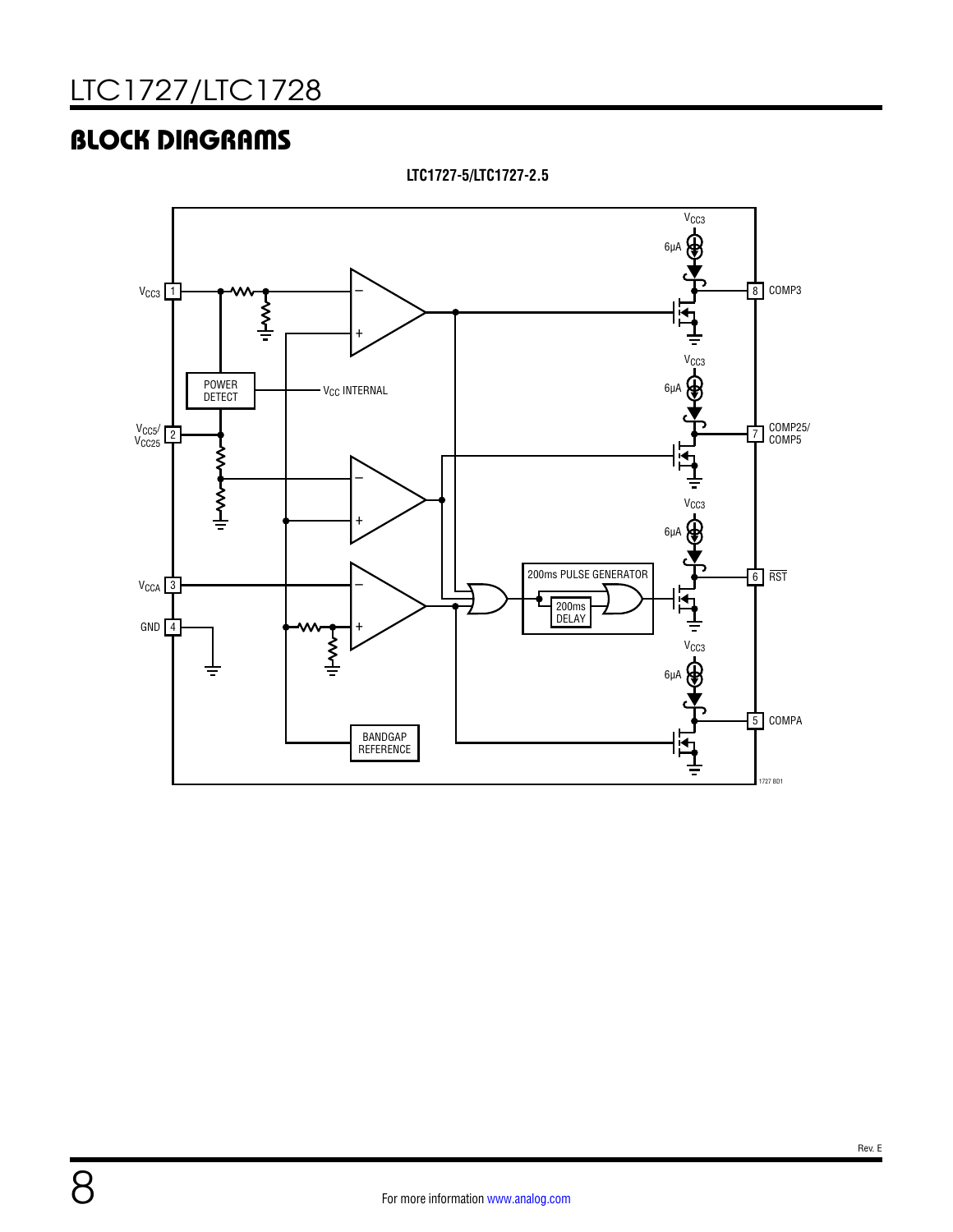## BLOCK DIAGRAMS





## TIMING DIAGRAM

**V<sub>CC</sub>** Monitor Timing

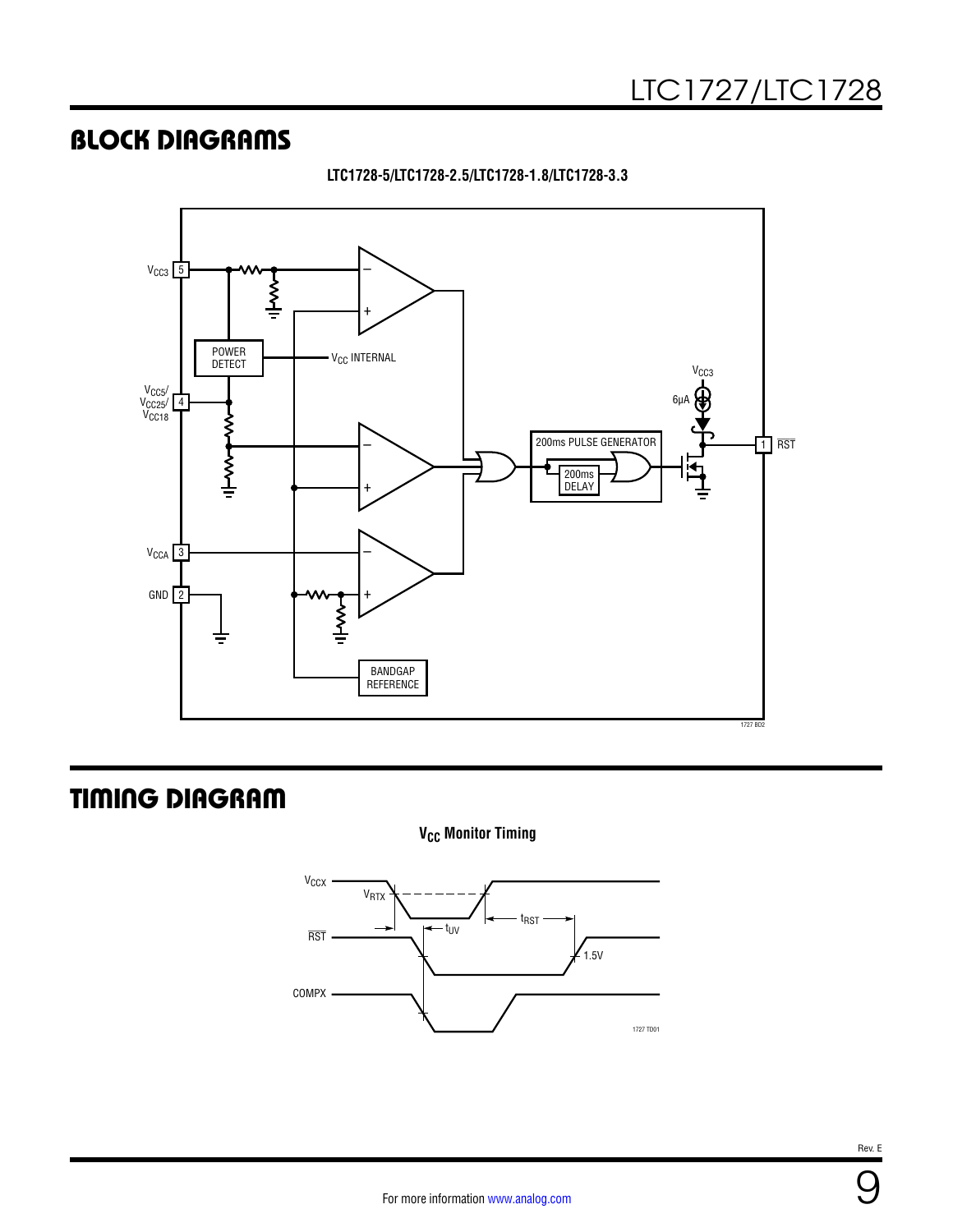## APPLICATIONS INFORMATION

### **Supply Monitoring**

The LTC1727 is a low power, high accuracy triple supply monitoring circuit with three monitor outputs and a 200ms microprocessor reset output.

The LTC1728 is a low power, high accuracy triple supply monitoring circuit with a single 200ms microprocessor reset output.

All three  $V_{CC}$  inputs must be above predetermined thresholds for reset not to be invoked. The LTC1727/LTC1728 will assert reset during power-up, power-down and brownout conditions on any one or all of the  $V_{CC}$  inputs.

### **Power Detect**

The LTC1727/LTC1728 are powered from the 3.3V/3V input pin ( $V_{CC3}$ ), the 1.8V input pin ( $V_{CC18}$ ), the 2.5V input pin ( $V<sub>CC25</sub>$ ) or the 5V input pin ( $V<sub>CC5</sub>$ ), whichever pin has the highest potential. This ensures the part pulls the RST pin low as soon as either input pin is  $\geq 1$ V.

### **Power-Up**

Upon power-up, either the  $V_{CC5}/V_{CC25}/V_{CC18}$  or  $V_{CC3}$  pin, can power the part. This ensures that RST will be low when either  $V_{CC5}/V_{CC25}/V_{CC18}$  or  $V_{CC3}$  reaches 1V. As long as any one of the  $V_{CC}$  inputs is below its predetermined threshold,  $\overline{\text{RST}}$  will stay a logic low. Once all of the V<sub>CC</sub> inputs rise above their thresholds, an internal timer is started and RST is released after 200ms.

 $\overline{\text{RST}}$  is reasserted whenever any one of the V<sub>CC</sub> inputs drops below its predetermined threshold and remains asserted until 200ms after all of the  $V_{CC}$  inputs are above their thresholds.

On the LTC1727, each of the comparator outputs will be low until the  $V_{CC}$  input that is monitored by that comparator rises above the appropriate predetermined threshold. The COMP3, and COMP5/COMP25 outputs are guaranteed to be in the correct logic state for either  $V_{CC3}$  or  $V_{CC5}/V_{CC25}$  greater than 1V. The COMPA output requires the internal bandgap reference to be valid before the correct logic state can be output. Therefore, the COMPA output will be held low until  $V_{CCA}$  is above 1V and  $V_{CC3}$ or V<sub>CC5</sub>/V<sub>CC25</sub> is greater than 2V (typ). **Figure 1. Transient Duration vs Comparator Overdrive** 

### **Power-Down**

On power-down, once any of the  $V_{CC}$  inputs drop below its threshold,  $\overline{\text{RST}}$  is held at a logic low. A logic low of 0.3V is guaranteed until both  $V_{CC3}$  and  $V_{CC5}/V_{CC25}/V_{CC18}$ drop below 1V.

### **Glitch Immunity**

The RST output of the LTC1727/LTC1728 have two forms of glitch immunity built in. First, the input monitors require the input voltage to transition at least 10% of the input threshold (0.1 •  $V_{\text{RTH}}$ ) below the input threshold for approximately 50µs in order to force the monitor output low. The duration of the transition must be longer for voltage transitions of lesser magnitude (see [Figure 1\)](#page-9-0). Secondly, the reset pulse width of approximately 200ms acts to debounce the RST output ensuring that the RST output will always be in the correct state.

The individual monitor outputs of the LTC1727 do not have hysteresis and will track the monitor inputs relative to the monitor's input threshold ( $V<sub>RTA</sub>$ ,  $V<sub>RT25</sub>$ ,  $V<sub>RT3</sub>$  and  $V<sub>RT5</sub>$ ). A very slow moving input voltage with ripple riding on it may cause the individual monitor outputs (COMPA, COMP25, COMP3 and COMP5) to toggle on the ripple as the input voltage passes the input threshold. The slow response time of the LTC1727's input monitors has a tendency to integrate signals on the inputs improving their immunity to noise and ripple.



<span id="page-9-0"></span>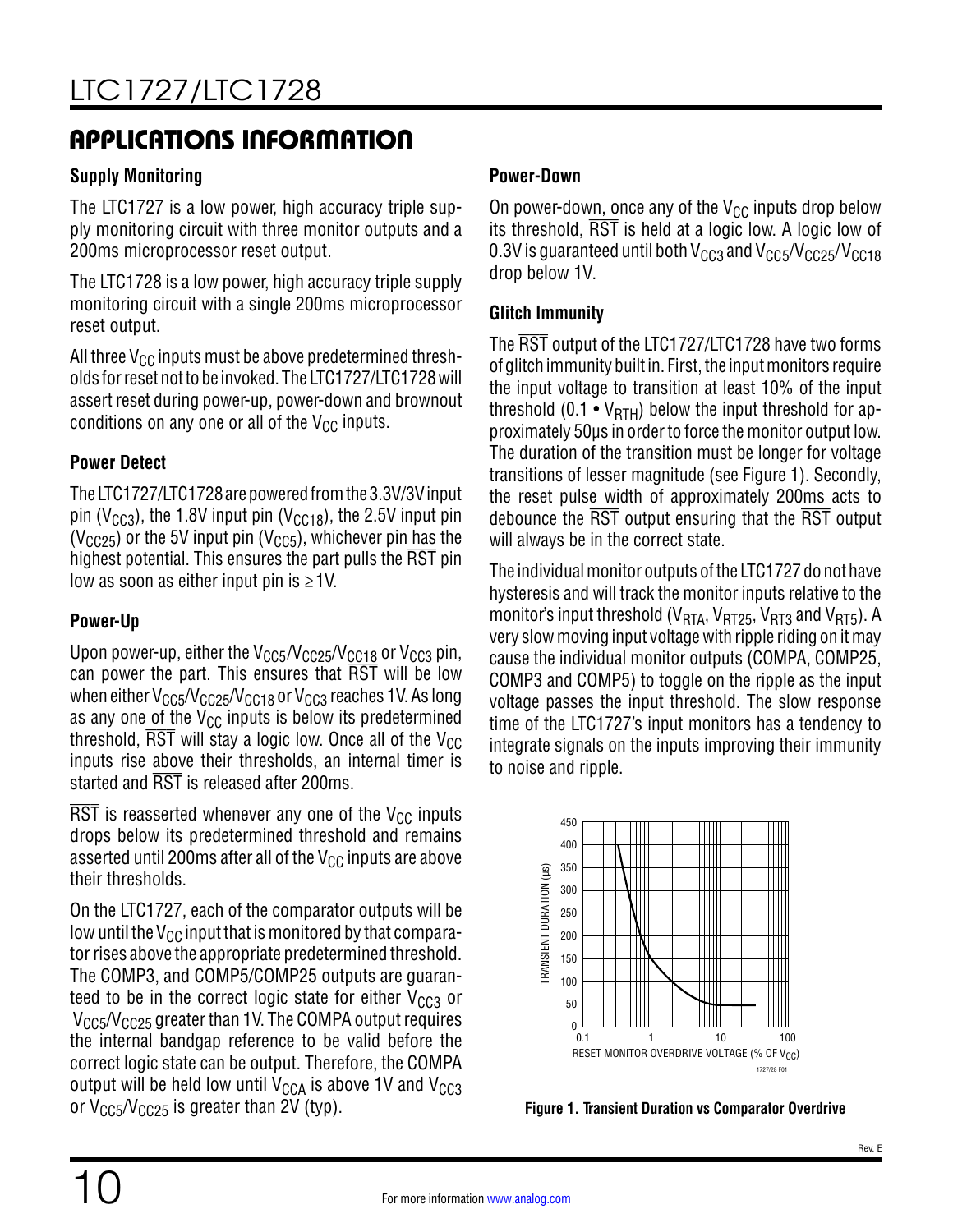## APPLICATIONS INFORMATION

### **Override Functions (5V Versions Only)**

The V<sub>CCA</sub> pin, if unused, can be tied to either V<sub>CC3</sub> or  $V<sub>CC5</sub>$ . This is an obvious solution since the trip points for  $V_{CC3}$  and  $V_{CC5}$  will always be greater than the trip point for  $V_{CCA}$ .

The  $V_{CC5}$  input trip point is disabled if its voltage is equal to the voltage on  $V_{CG3} \pm 25$ mV and the voltage on  $V<sub>CCS</sub>$  is less than 4.15V. In this manner, the LTC1727-5/ LTC1728-5 will behave as a 3.3V monitor and  $V_{CC5}$  reset capability will be disabled.

The  $V_{CC5}$  trip point is reenabled when the voltage on  $V_{CC5}$  is equal to the voltage on  $V_{CC3} \pm 25$  mV and the two inputs are greater than approximately 4.15V. In this manner, the part can function as a 5V monitor with the 3.3V monitor disabled.

When monitoring either 3.3V or 5V with  $V_{CC3}$  strapped to  $V_{CC5}$  (see [Figure 2](#page-10-0)), the part determines which is the appropriate range. The part handles this situation as shown in [Figure 3](#page-10-1). Above 1V and below  $V_{RT3}$ ,  $\overline{\text{RST}}$  is held low. From  $V_{RT3}$  to approximately 4.15V the part assumes 3.3V supply monitoring and RST is deasserted. Above approximately 4.15V the part operates as a 5V monitor. In most systems the 5V supply will pass through the 3.1V to 4.15V region in <200ms during power-up, and the RST output will behave as desired. Table 1 summarizes the state of RST at various operating voltages with  $V<sub>CC3</sub> = V<sub>CC5</sub>$ .

#### Table 1. Override Truth Table ( $V_{CC3} = V_{CC5}$ )

| <b>INPUTS</b> ( $V_{CC3} = V_{CC5} = V_{CC}$ ) | RST |
|------------------------------------------------|-----|
| $0V \leq V_{CC} \leq 1V$                       |     |
| $1V \leq V_{CC} \leq V_{RT3}$                  |     |
| $V_{RT3} \leq V_{CC} \leq 4.15V$               |     |
| $4.15V \leq V_{CC} \leq V_{RT5}$               |     |
| $V_{RT5} \leq V_{CC}$                          |     |





<span id="page-10-0"></span>

<span id="page-10-1"></span>**Figure 3. RST Voltage vs Supply Voltage**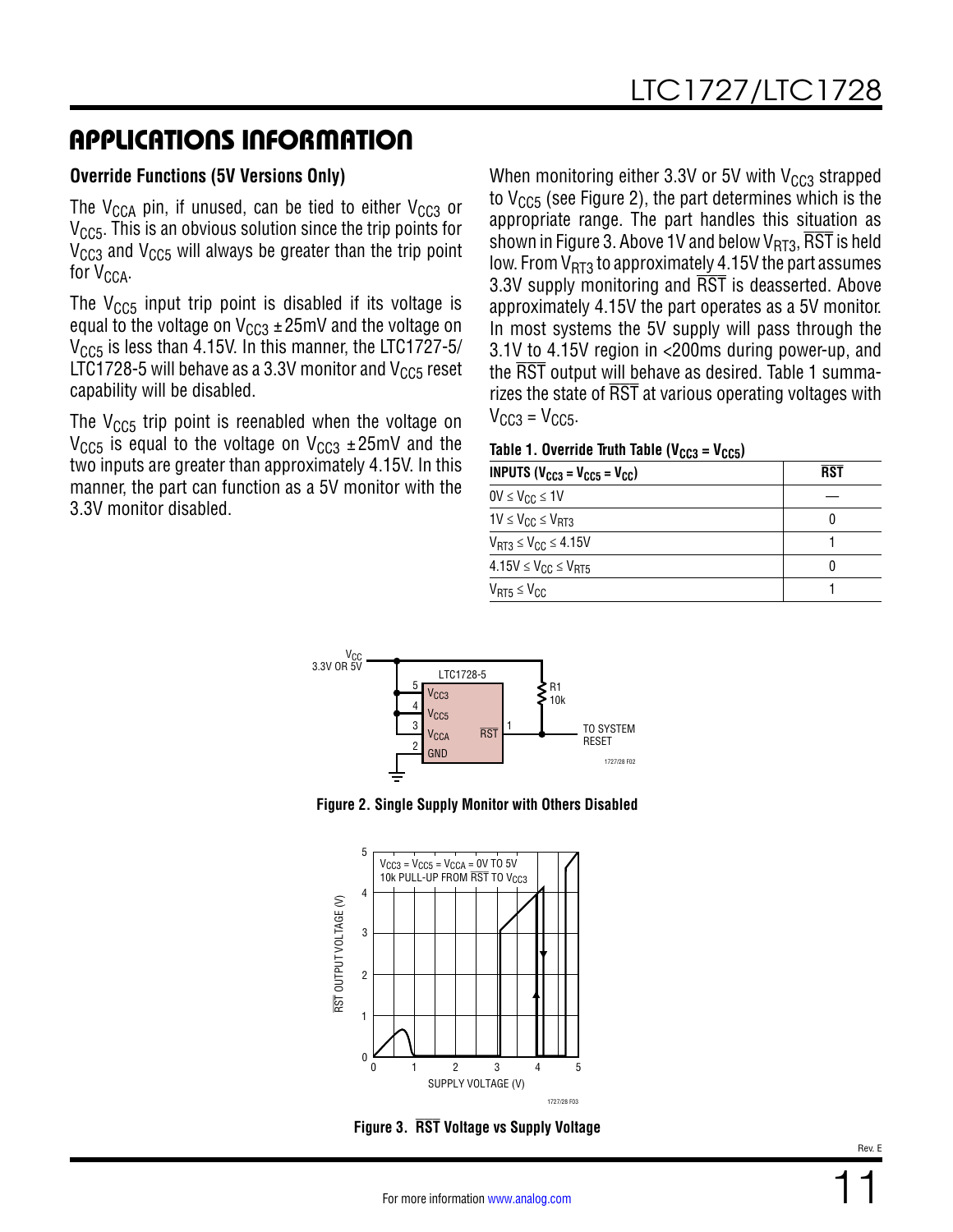# APPLICATIONS INFORMATION

[Figure 4](#page-11-0) contains a simple circuit for 5V systems that can't risk the RST output going high in the 3.1V to 4.15V range (possibly due to very slow rise time on the 5V supply). Diode D1 powers the LTC1728-5 while dropping  $\approx 0.6$ V from the  $V_{CC5}$  pin to the  $V_{CC3}$  pin. This prevents the part's internal override circuit from being activated. Without the override circuit active, the  $\overline{\text{RST}}$  pin stays low until V<sub>CC5</sub> reaches  $V_{RT5} \cong 4.675V$ . (See [Figure 5.](#page-11-1))



<span id="page-11-0"></span>

### **LTC1727-2.5/LTC1728-2.5/LTC1728-1.8/LTC1728-3.3 Override Functions**

The V<sub>CCA</sub> pin, if unused, can be tied to either V<sub>CC3</sub> or V<sub>CC25</sub>/  $V_{CC18}$ . This is an obvious solution since the trip points for  $V_{CC3}$  and  $V_{CC25}/V_{CC18}$  will always be greater than the trip point for  $V_{\text{CCA}}$ . Likewise, the  $V_{\text{CCA}}$ ,  $V_{\text{CCA}}$ , if unused, can be tied to  $V_{CC3}$ .  $V_{CC3}$  must always be used. Tying  $V_{CC3}$  to  $V_{CC25}/V_{CC18}$  and operating off of a 2.5V/1.8V supply will result in the continuous assertion of RST.



<span id="page-11-1"></span>**Figure 5. RST Output Voltage Characteristics of the Circuit in [Figure 4](#page-11-0)**

## TYPICAL APPLICATIONS



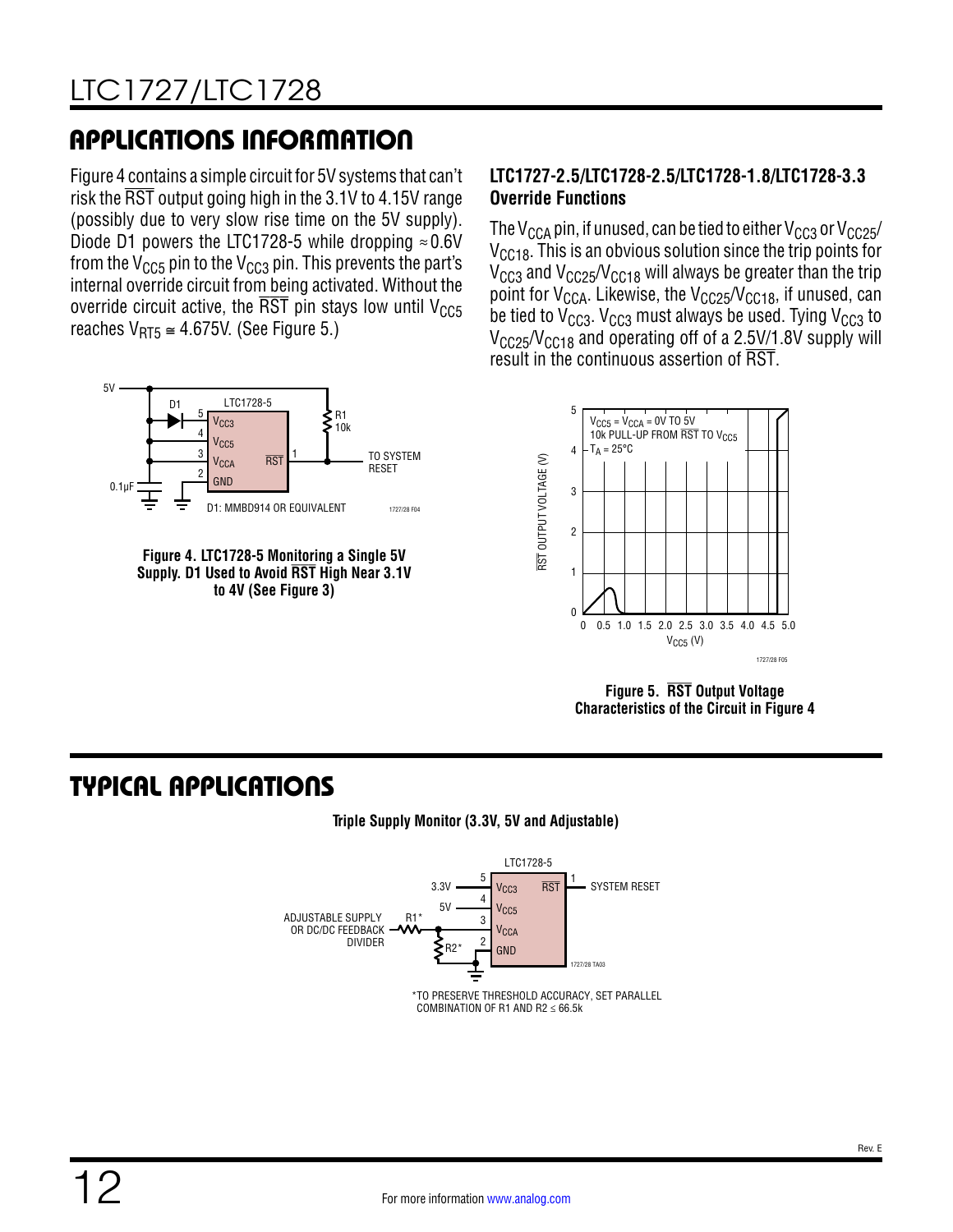### TYPICAL APPLICATIONS

#### 5 4 3 2 1 V<sub>CC3</sub> V<sub>CC5</sub> V<sub>CCA</sub> GND RST LTC1728-5  $3.3V$   $\longrightarrow$   $V_{CCS}$  RST  $\longrightarrow$  SYSTEM RESET 5V 1727/28 TA04

#### **Dual Supply Monitor (3.3V and 5V, Defeat V<sub>CCA</sub> Input)**

#### **Dual Supply Monitor (3.3V or 5V Plus Adjustable)**



**Dual Supply Monitor (3.3V Plus Adjustable)**



5 4 3 2 1 V<sub>CC3</sub> V<sub>CC5</sub> V<sub>CCA</sub> GND RST LTC1728-5  $3.3V$   $\longrightarrow$   $V_{CG3}$  RST  $\longrightarrow$  SYSTEM RESET 5V 22.1k  $\sum_{1\%}^{135.7k}$ 1% LTC1435 ADJUSTABLE 2.9V 2.8k 1% 6 VOSENSE

1%

RESET TRIP THRESHOLD 2.74V

#### **Using V<sub>CCA</sub> Tied to DC/DC Feedback Divider**

Rev. E

1727/28 TA07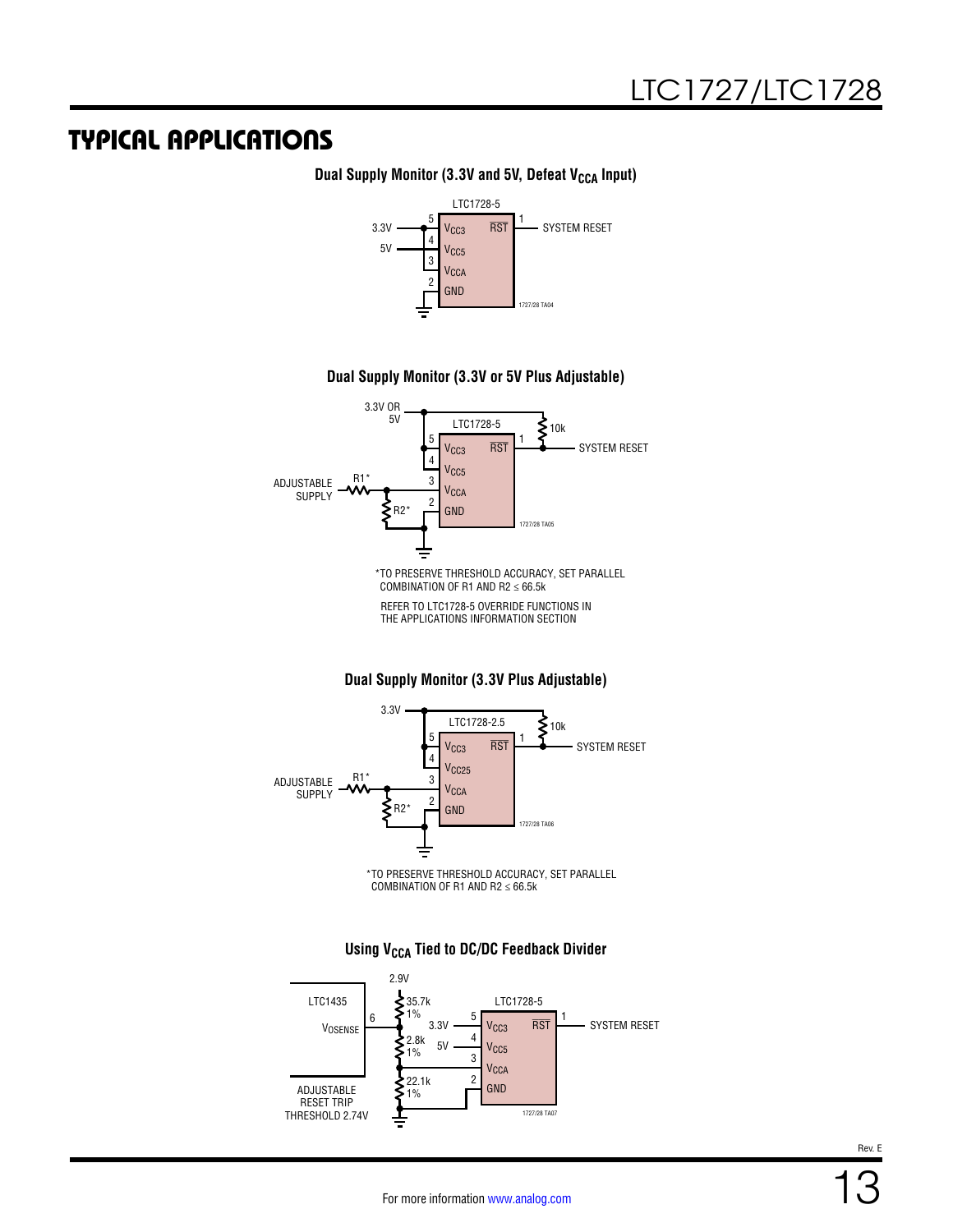## PACKAGE DESCRIPTION



#### **MS8 Package 8-Lead Plastic MSOP** (Reference LTC DWG # 05-08-1660 Rev G)

1. DIMENSIONS IN MILLIMETER/(INCH)

2. DRAWING NOT TO SCALE

3. DIMENSION DOES NOT INCLUDE MOLD FLASH, PROTRUSIONS OR GATE BURRS.

MOLD FLASH, PROTRUSIONS OR GATE BURRS SHALL NOT EXCEED 0.152mm (.006") PER SIDE

4. DIMENSION DOES NOT INCLUDE INTERLEAD FLASH OR PROTRUSIONS.

INTERLEAD FLASH OR PROTRUSIONS SHALL NOT EXCEED 0.152mm (.006") PER SIDE

5. LEAD COPLANARITY (BOTTOM OF LEADS AFTER FORMING) SHALL BE 0.102mm (.004") MAX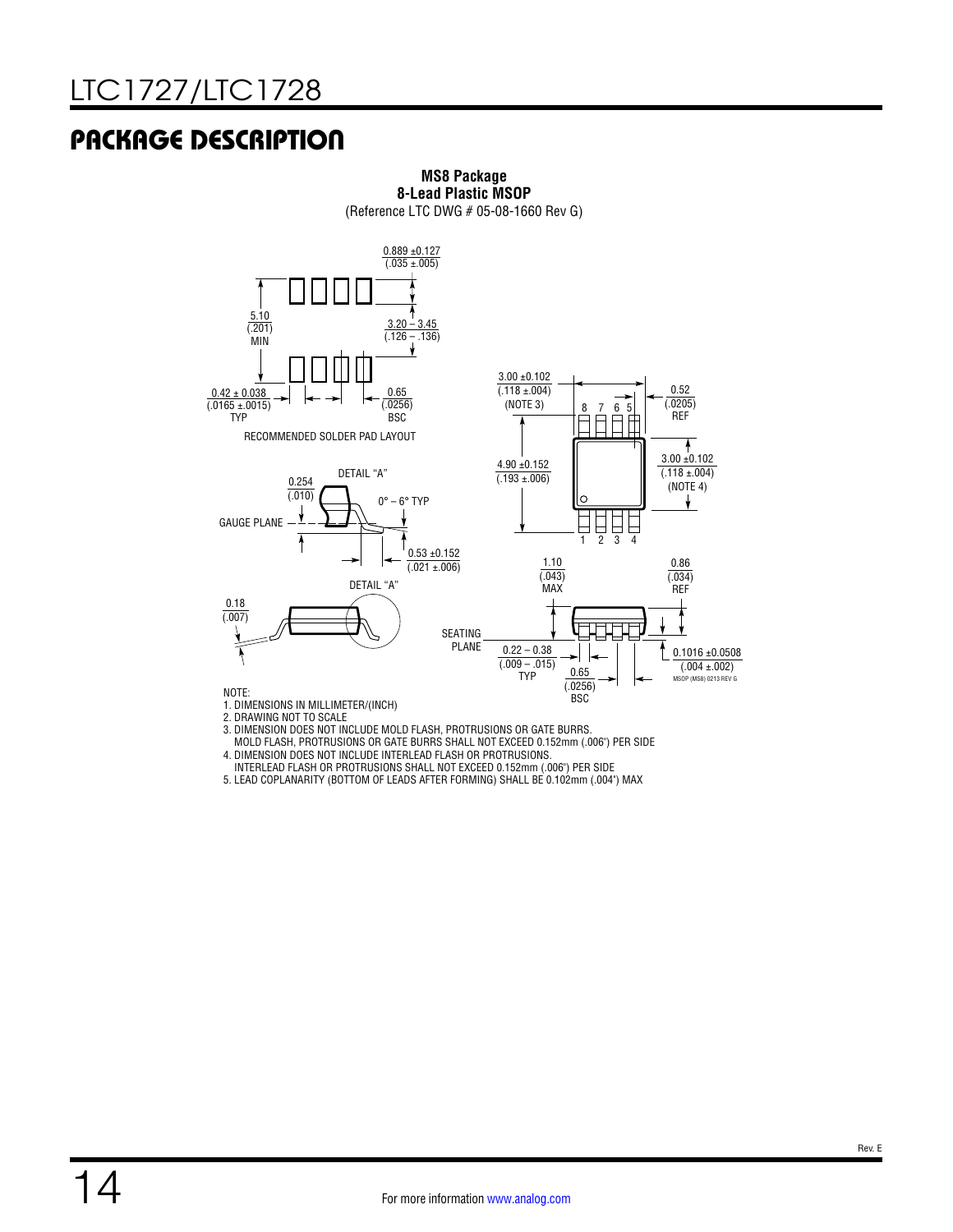## PACKAGE DESCRIPTION



**S8 Package 8-Lead Plastic Small Outline (Narrow .150 Inch)** (Reference LTC DWG # 05-08-1610 Rev G)



3. THESE DIMENSIONS DO NOT INCLUDE MOLD FLASH OR PROTRUSIONS.

MOLD FLASH OR PROTRUSIONS SHALL NOT EXCEED .006" (0.15mm)

4. PIN 1 CAN BE BEVEL EDGE OR A DIMPLE

SO8 REV G 0212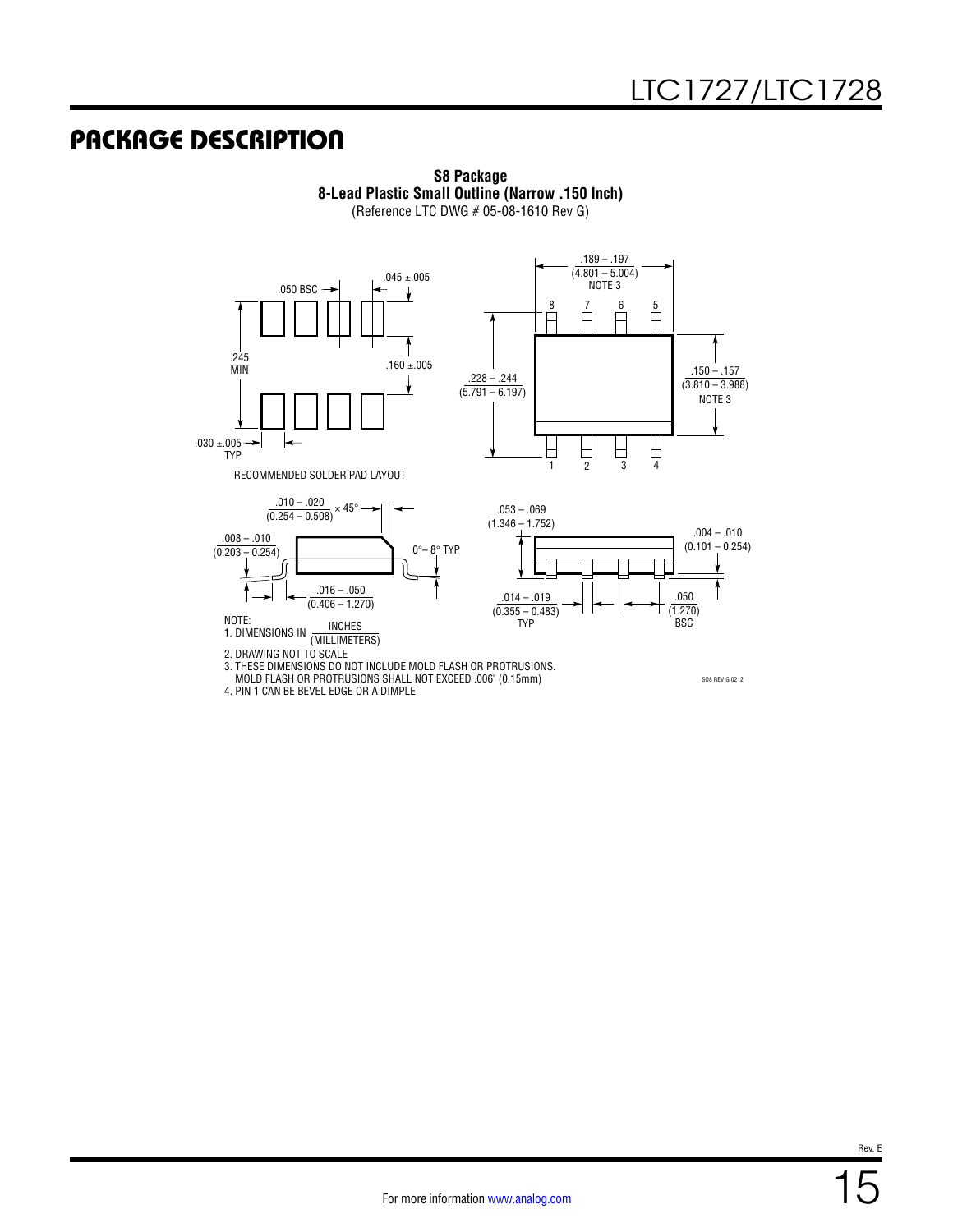## PACKAGE DESCRIPTION



**S5 Package 5-Lead Plastic TSOT-23** (Reference LTC DWG # 05-08-1635)





NOTE:

1. DIMENSIONS ARE IN MILLIMETERS

2. DRAWING NOT TO SCALE

3. DIMENSIONS ARE INCLUSIVE OF PLATING

4. DIMENSIONS ARE EXCLUSIVE OF MOLD FLASH AND METAL BURR

5. MOLD FLASH SHALL NOT EXCEED 0.254mm

6. JEDEC PACKAGE REFERENCE IS MO-193

S5 TSOT-23 0302

1.90 BSC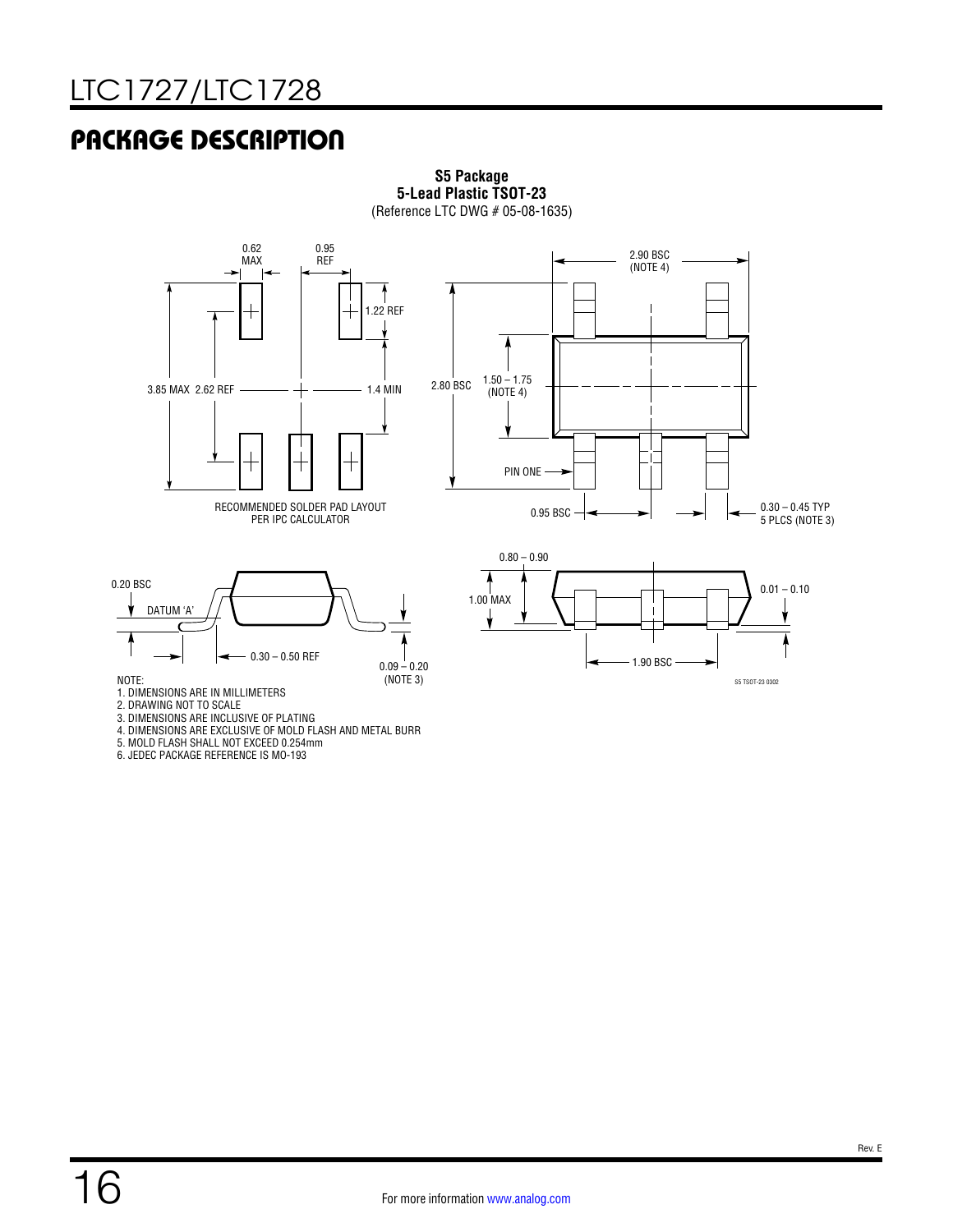## REVISION HISTORY **(Revision history begins at Rev C)**

| <b>REV</b> | <b>DATE</b> | <b>DESCRIPTION</b>                                                                    | <b>PAGE NUMBER</b> |
|------------|-------------|---------------------------------------------------------------------------------------|--------------------|
|            | 01/16       | Updated package drawings.                                                             | 14-16              |
|            | 10/16       | Corrected maximum temperature for E-grade.                                            |                    |
|            | 05/19       | Corrected orderable part number (LTC1727EMS8-2.5#PBF $\rightarrow$ LTC1727EMS8-5#PBF) |                    |